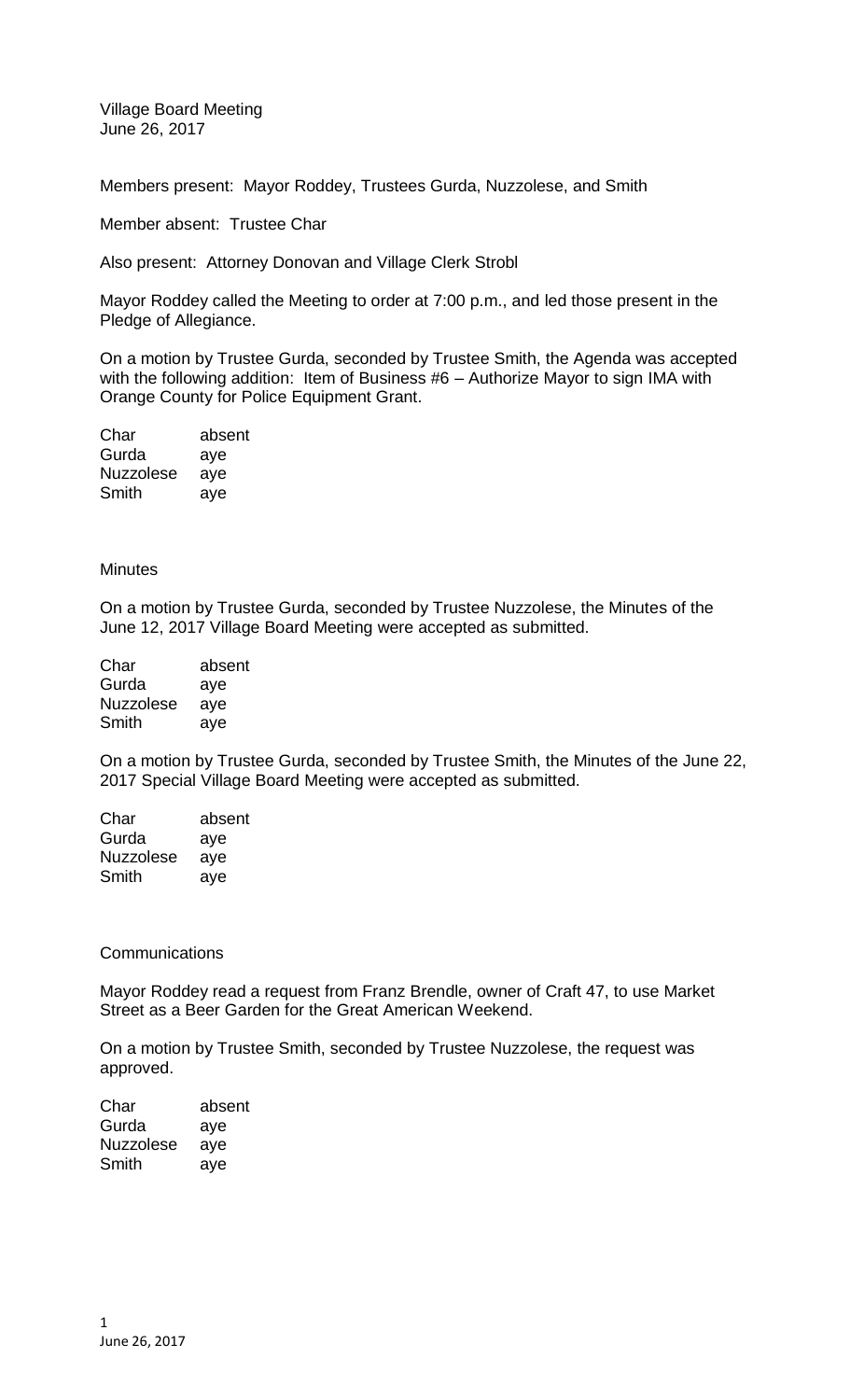Mayor Roddey reviewed a letter from Anthony Lasaponara, owner of a rental property at 14 High Street. The letter requested access from a parking area behind the house, into the public village parking lot located on New Street.

Trustee Nuzzolese noted that he and Building Inspector Lewis had made a site visit and found no issues to deny the request.

On a motion by Trustee Smith, seconded by Trustee Nuzzolese, the request was approved.

Char absent Gurda aye Nuzzolese aye Smith aye

Items of Business

James A. Dillin, PLS, reviewed a proposal for a zone change for Norabel, Inc., (111-10- 19.13 and 114-8-22.11), West Main Street. The requested change is from Zone R-3 to Industrial Zone in order to build a warehouse storage facility.

Mr. Dillin will submit a petition, which will be referred to the Planning Board and then considered at a Village Board Public Hearing.

On a motion by Trustee Smith, seconded by Trustee Nuzzolese, the Zone Change Petition will be referred to the Planning Board immediately upon receipt.

| Char             | absent |
|------------------|--------|
| Gurda            | aye    |
| <b>Nuzzolese</b> | aye    |
| Smith            | aye    |

On a motion by Trustee Gurda, seconded by Trustee Nuzzolese, and based on the recommendation of Building Inspector Lewis, the Village Board hereby authorizes a refund, in the amount of \$198.30, for a building permit application fee paid by Solar City, (permit #4293), 1073 Route 94, Unit 4, New Windsor NY 12553.

This refund represents 80% of the fee paid, and is due to the cancellation of a proposed installation at 3 Horseshoe Court, Goshen NY (124-2-2.15).

| Char             | absent |
|------------------|--------|
| Gurda            | aye    |
| <b>Nuzzolese</b> | aye    |
| Smith            | aye    |

On a motion by Trustee Smith, seconded by Trustee Gurda, bills as examined by members of the Board were approved in accordance with Abstract 2016/2017 number 11, check numbers 12477 through 12539, in the amount of \$202,191.89.

| absent |
|--------|
| aye    |
| aye    |
| aye    |
|        |